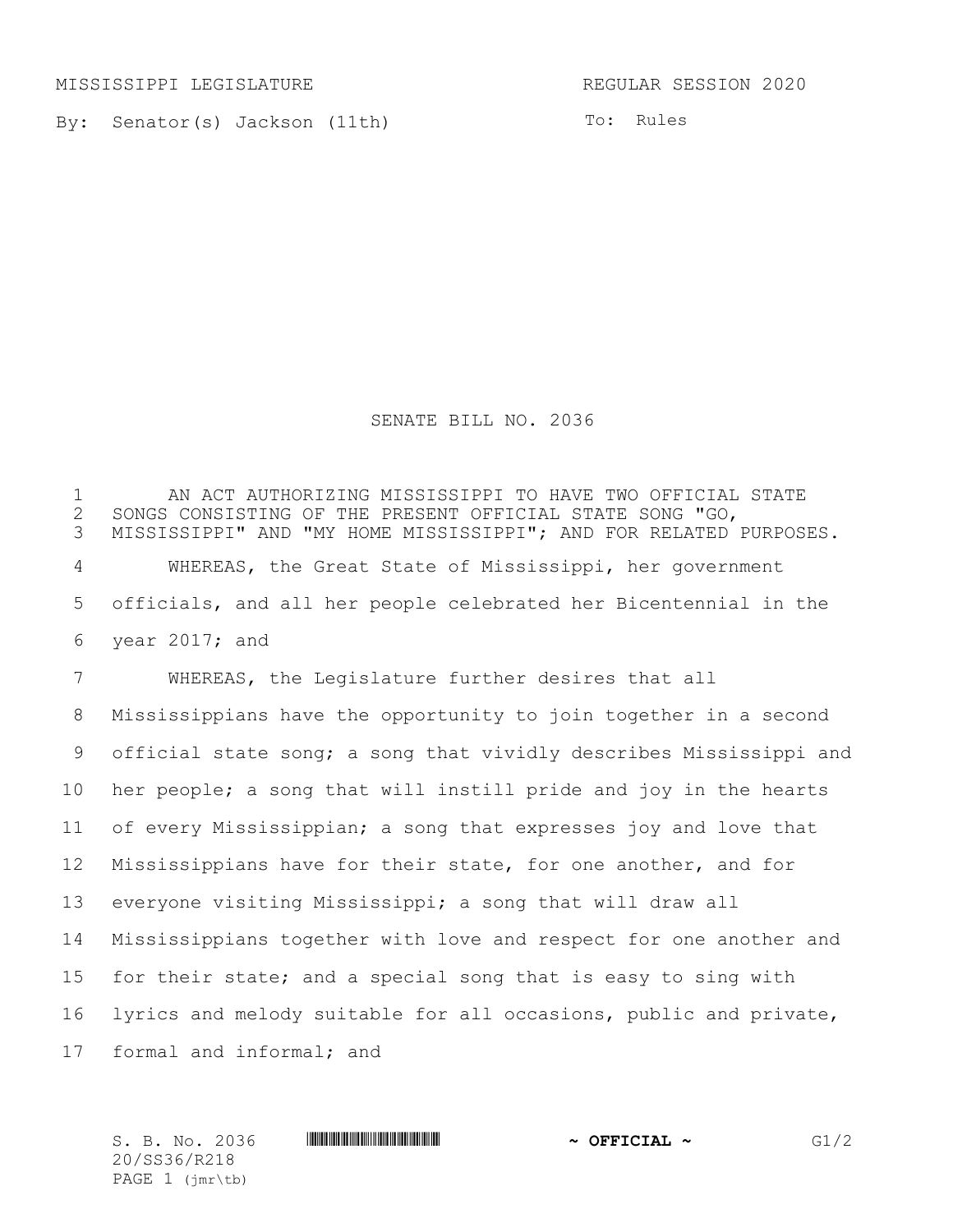WHEREAS, the Legislature recognizes that many states of the United States have two or more official state songs, namely, Tennessee has six official state songs, West Virginia has three official state songs, and Arkansas, Florida, Louisiana and Montana 22 have two official state songs each; and

 WHEREAS, Mississippi presently has an official state song, "Go, Mississippi" by Houston Davis, which was adopted by the Legislature in House Concurrent Resolution No. 67 (1962 Regular Session), which is sometimes used for special occasions and specific events; however, it is not a song with lyrics and melody that lend themselves for Mississippians to sing at informal gatherings and by Mississippians individually as they go about their daily lives; and

 WHEREAS, the Legislature further desires to provide Mississippians with two official state songs whereby Mississippians will have official state songs appropriate for all occasions, events and daily activities; and

 WHEREAS, the Legislature further desires to recognize the words and music of "My Home Mississippi" as a second official song of the State of Mississippi; NOW, THEREFORE,

 BE IT ENACTED BY THE LEGISLATURE OF THE STATE OF MISSISSIPPI: **SECTION 1.** (1) The lyrics and music in the song entitled "My Home Mississippi" by Delma Furniss, set to the modified music 41 of a 19th Century American folk song, are hereby designated as an official state song of the State of Mississippi to join the

| S. B. No. 2036                             | $\sim$ OFFICIAL $\sim$ |
|--------------------------------------------|------------------------|
| 20/SS36/R218                               |                        |
| PAGE $2$ ( $\text{imr}\text{-}\text{tb}$ ) |                        |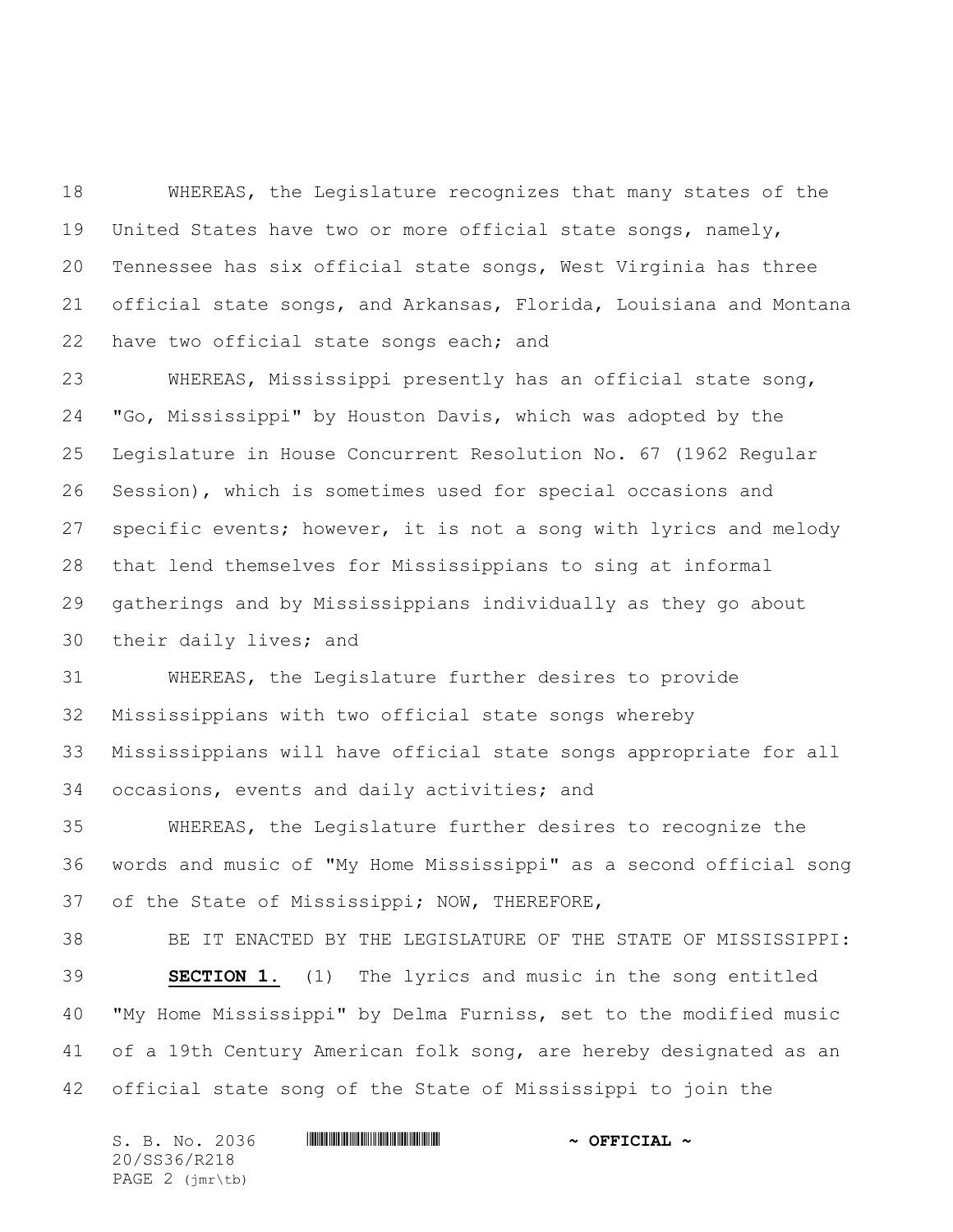S. B. No. 2036 \*SS36/R218\* **~ OFFICIAL ~** 20/SS36/R218 present official state song "Go, Mississippi" by Houston Davis. The lyrics of "My Home Mississippi" consist of five (5) verses and chorus, as follows: **MY HOME MISSISSIPPI VERSE 1:** O my heart is filled with joy ev-'ry morning as I rise, Just to have another day beneath your warm and friendly skies, And to share with friend and neighbor all your bountiful supplies; You are so good to me! **VERSE 2:** From your northern hills a'rolling to your dazzling great gulf sand; From your eastern pines so stately to your fertile Delta land; With your fields and streams connecting - it is all so very grand! O what a sight to see! **VERSE 3:** All your people, nice and pleasant, like a melody in tune, With a charm and loving beauty, like a new-sprung rose in June, And a welcome, big and glowing, like the golden harvest moon; O hospitality! **VERSE 4:** Your mind - more fresh and ever clean than the driven winter snow; Your heart - more pure and O more fine 66 than the richest gold, I know; Your soul - more filled with holiness

PAGE 3 (jmr\tb)